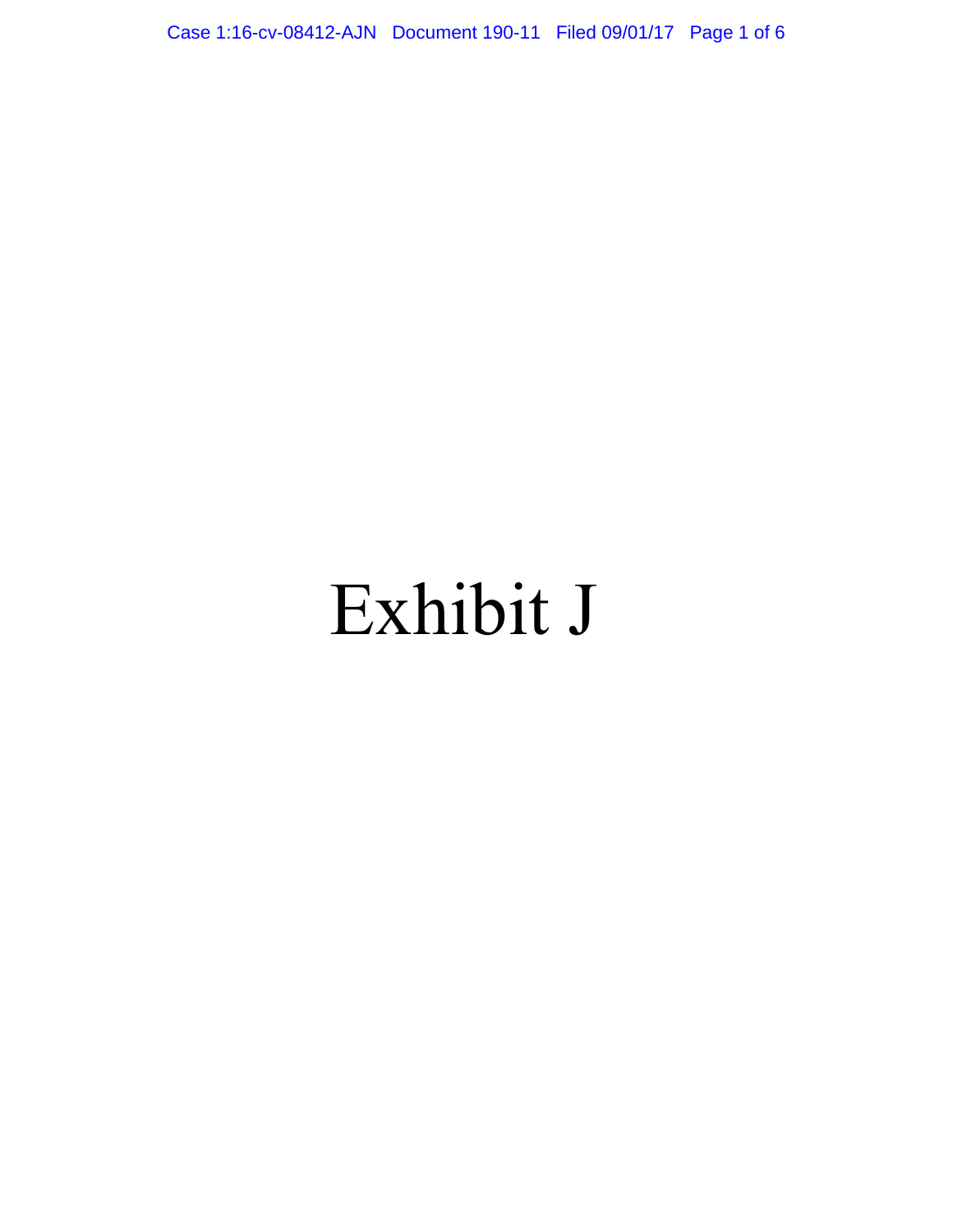Case 1:16-cv-08412-AJN Document 190-11 Filed 09/01/17 Page 2 of 6

## **MarketWatch**

## **If You Own The Copyright For A Musical Composition Available On Spotify, You May Be Entitled To Benefits Through A Class Action Settlement**

By

Published: July 31, 2017 9:00 a.m. ET

SEATTLE, July 31, 2017 /PRNewswire/ -- The following statement is being issued by GCG regarding *Ferrick et al., v. Spotify USA Inc.*

#### **LEGAL NOTICE**

If you own a copyright that has been registered with the U.S. Copyright Office (or for which an application of registration has been filed) for a musical composition that was made available on Spotify's service for interactive streaming and/or limited downloading between December 28, 2012 and June 29, 2017, and you contend that Spotify did so without a license, your rights may be affected by a proposed class action settlement, and you may be eligible to receive benefits from a class action settlement. If the court approves the settlement, Spotify will:

- pay \$43.45 million into a Settlement Fund;
- pay all Settlement Administration Costs and Notice Costs, which the Settlement Administrator has estimated will exceed \$1 million;
- pay mechanical license royalties calculated in accordance with 37 C.F.R. 385.10-17 for future use of musical compositions;
- establish a Mechanical Licensing Committee that would aim to increase the percentage of tracks available on Spotify's service that can be matched to a registered copyright owner; and
- coordinate industry efforts to share publisher catalog data to facilitate the mechanical licensing of content on streaming services and digitize pre-1978 Copyright Records and make them available online for free use by the public.

This notice summarizes your rights and options. More details and information can be found at www.SpotifyPublishingSettlement.com.

**What's this about?** A settlement has been reached in the class action *Ferrick v. Spotify USA Inc*., No. 1:16-cv-8412 (AJN). The plaintiffs contend that Spotify made certain musical compositions available on its service without a license. Spotify denies any wrongdoing. The parties have agreed to a settlement to avoid the uncertainties and expenses associated with further litigation of the case. The Court has not decided whether the plaintiffs or Spotify is right.

**Am I a class member?** It depends. The Settlement Class consists of all persons or entities who own copyrights in one or more musical compositions (a) for which a certificate of registration has been issued or applied for; and (b) that were made available by Spotify for interactive streaming and/or limited downloading during the class period (December 28, 2012 through June 29, 2017) without a license. Excluded are (i) Spotify and its affiliates, employees, and counsel; (ii) governmental entities; (iii) the Court; (iv) persons and entities who in 2016 executed a Participating Publisher Pending and Unmatched Usage Agreement in connection with the Pending and Unmatched Usage Agreement, dated as of March 17, 2016, between Spotify and the National Music Publishers' Association, or any other person or entity who has agreed not to bring a claim against Spotify in this lawsuit; and (v) any person or entity who has already provided Spotify with a release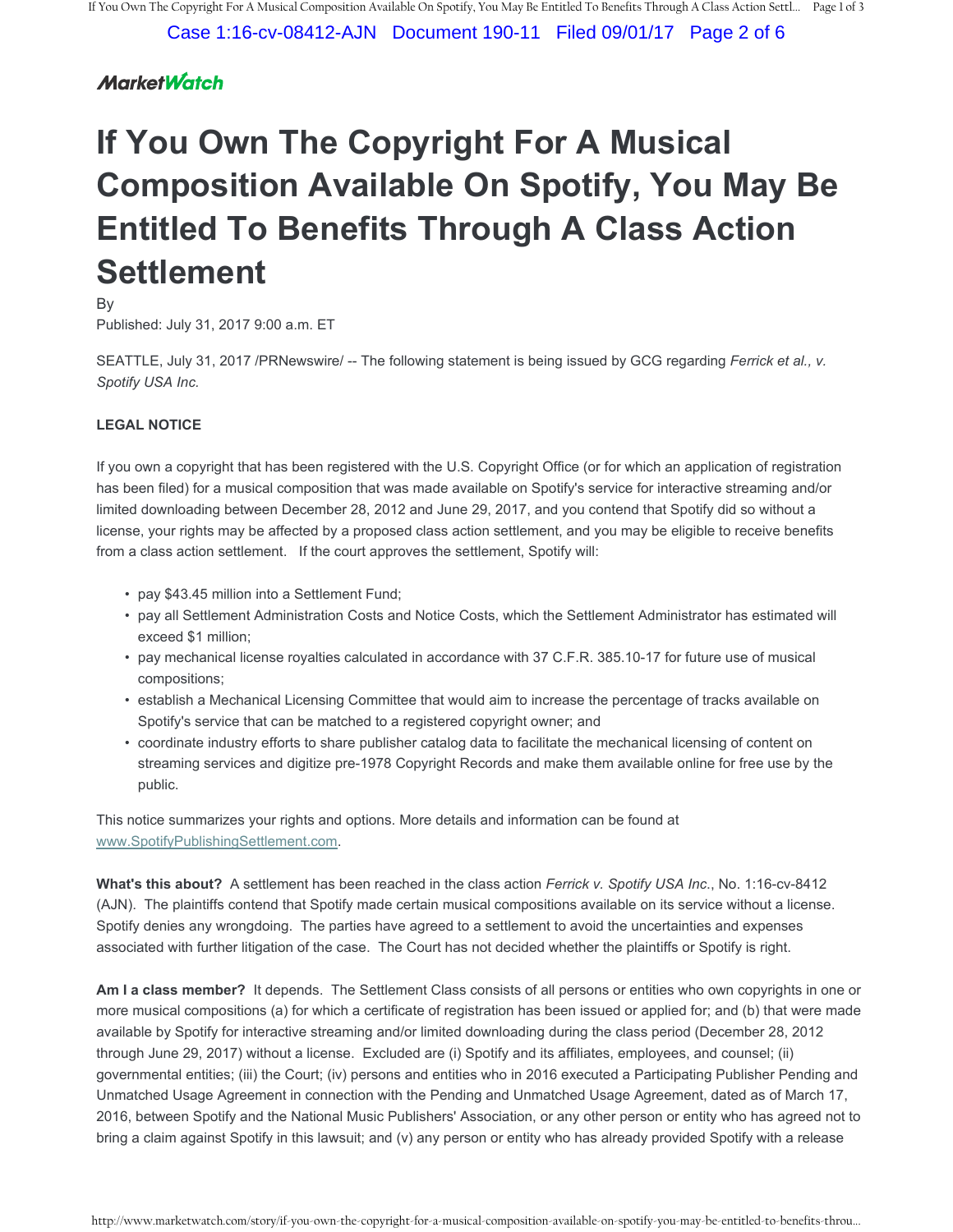If You Own The Copyright For A Musical Composition Available On Spotify, You May Be Entitled To Benefits Through A Class Action Sett... Page 2 of 3

## Case 1:16-cv-08412-AJN Document 190-11 Filed 09/01/17 Page 3 of 6

with respect to claims concerning musical compositions for which a certificate of registration has been issued or applied for, but the exclusion applies solely with respect to such released claims.

**What can I get?** If the settlement is approved by the Court and you submit a timely, valid claim form, you will be an authorized claimant and entitled to receive a payment from the settlement fund (\$43,450,000, less deduction for attorneys' fees and certain expenses). Authorized claimants will receive a minimum pro rata payment from a fixed portion of the net settlement fund. Depending upon the number of streams of your qualifying musical compositions (through the preliminary approval date), you will also receive a pro rata share of the net settlement fund determined by dividing the total number of streams of your qualifying musical compositions by the total number of streams of all qualifying musical compositions. You will also receive payment of future mechanical royalties calculated using the statutory rate. Spotify will also provide nonmonetary benefits to class members, such as by taking steps to facilitate payment of royalties for unmatched works.

**How do I get a payment?** You must submit a timely and properly completed claim form no later than 210 days after the Settlement Claims Start Date. You may complete a claim form online at www.SpotifyPublishingSettlement.com. You may obtain payments for future royalties, but not a share of the settlement fund, by submitting a claim form after the Claim Deadline.

**What are my other options?** You may either remain part of the settlement class and potentially receive benefits, or you can **exclude yourself and get no benefit from the Settlement.** If you exclude yourself, you cannot get a settlement payment, but you keep any rights you may have to bring claims against Spotify over the allegations in the lawsuit. You may exclude yourself from the settlement class by sending a Request for Exclusion to the Settlement Administrator no later than **September 12,2017**, addressed to: Ferrick v. Spotify USA Inc. c/o Garden City Group LLC, PO Box 10371, Dublin, OH 43017-5571. If you remain in the Settlement Class you (or your lawyer) have the right at your own expense to appear before the Court and/or object to the Settlement. If you object, you are not required to attend. Instructions for submitting a written objection by the deadline of September 12, 2017, are available at www.SpotifyPublishingSettlement.com.

**Who represents me?** The Court has appointed Class Representatives. The Court also has appointed lawyers from Gradstein & Marzano, P.C. and Susman Godfrey L.L.P. as Class Counsel for the Settlement Class. The Court will determine how much Class Counsel will be paid for fees and expenses. Class Counsel can seek an award for attorneys' fees of \$5,000,000 for, among other things, the future monetary and non-monetary benefits conferred, to be paid by Spotify and not from the Settlement Fund, and up to one-third of the Settlement Fund, plus reimbursement of expenses and incentive fees of up to \$25,000 per Class Plaintiff, to be paid out of the Settlement Fund. You will not be responsible for payment of Class Counsel's fees and expenses.

**When will the Court consider the proposed settlement?** The Court will hold a final approval hearing on December 1, 2017 at 10:00 a.m. at the U.S. District Court for the Southern District of New York, Thurgood Marshall United States Courthouse, Courtroom 906, 40 Foley Square, New York, NY 10007. At that hearing, the Court will determine the fairness of the settlement. If you file a timely objection and comply with the Court's instructions for objections, you may appear at the hearing to explain your objection. If the hearing is relocated or rescheduled, the new location or date will be posted at www.SpotifyPublishingSettlement.com.

**How do I get more information**? You can visit www.SpotifyPublishingSettlement.com or contact the Settlement Administrator toll free at 1-855-474-3853.

View original content:http://www.prnewswire.com/news-releases/if-you-own-the-copyright-for-a-musical-compositionavailable-on-spotify-you-may-be-entitled-to-benefits-through-a-class-action-settlement-300495822.html

#### SOURCE GCG

Copyright (C) 2017 PR Newswire. All rights reserved

**From MarketWatch More Coverage**

http://www.marketwatch.com/story/if-you-own-the-copyright-for-a-musical-composition-available-on-spotify-you-may-be-entitled-to-benefits-throu...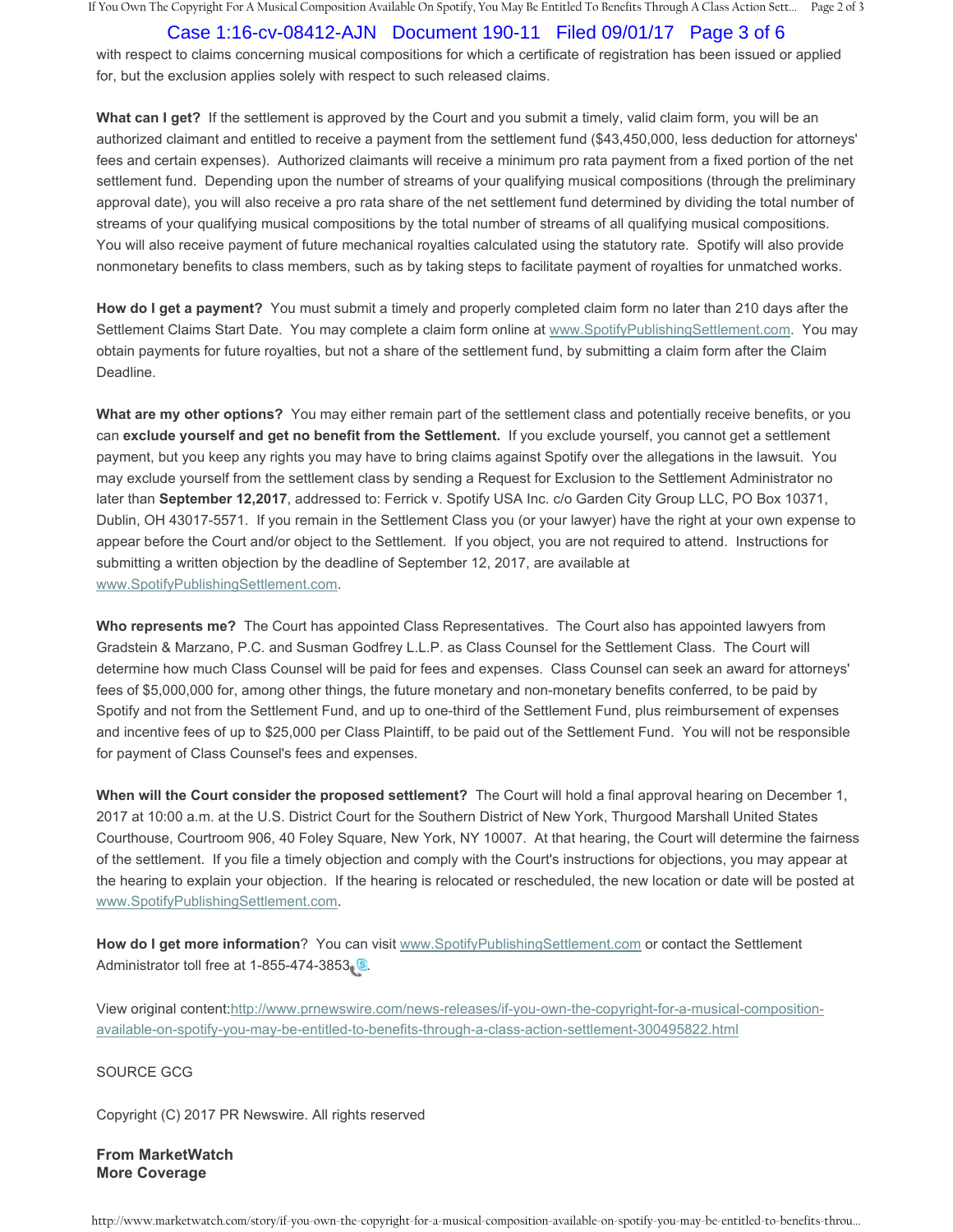If You Own The Copyright For A Musical Composition Available On Spotify, You May Be Entitled To Benefits Through A Class Action Sett... Page 3 of 3

## Case 1:16-cv-08412-AJN Document 190-11 Filed 09/01/17 Page 4 of 6

- Dow industrials mark history at 22,000, set to book third 1,000-point milestone of year
- Trump: 'That White House is a real dump'
- One giant reason why tech bubble talk may simply be overblown

## **MarketWatch**

Copyright ©2017 MarketWatch, Inc. All rights reserved.

By using this site you agree to the Terms of Service, Privacy Policy, and Cookie Policy.

*Intraday Data provided by SIX Financial Information and subject to terms of use. Historical and current end-of-day data provided by SIX Financial Information. All quotes are in local exchange time. Real-time last sale data for U.S. stock quotes reflect trades reported through Nasdaq only. Intraday data delayed at least 15 minutes or per exchange requirements.*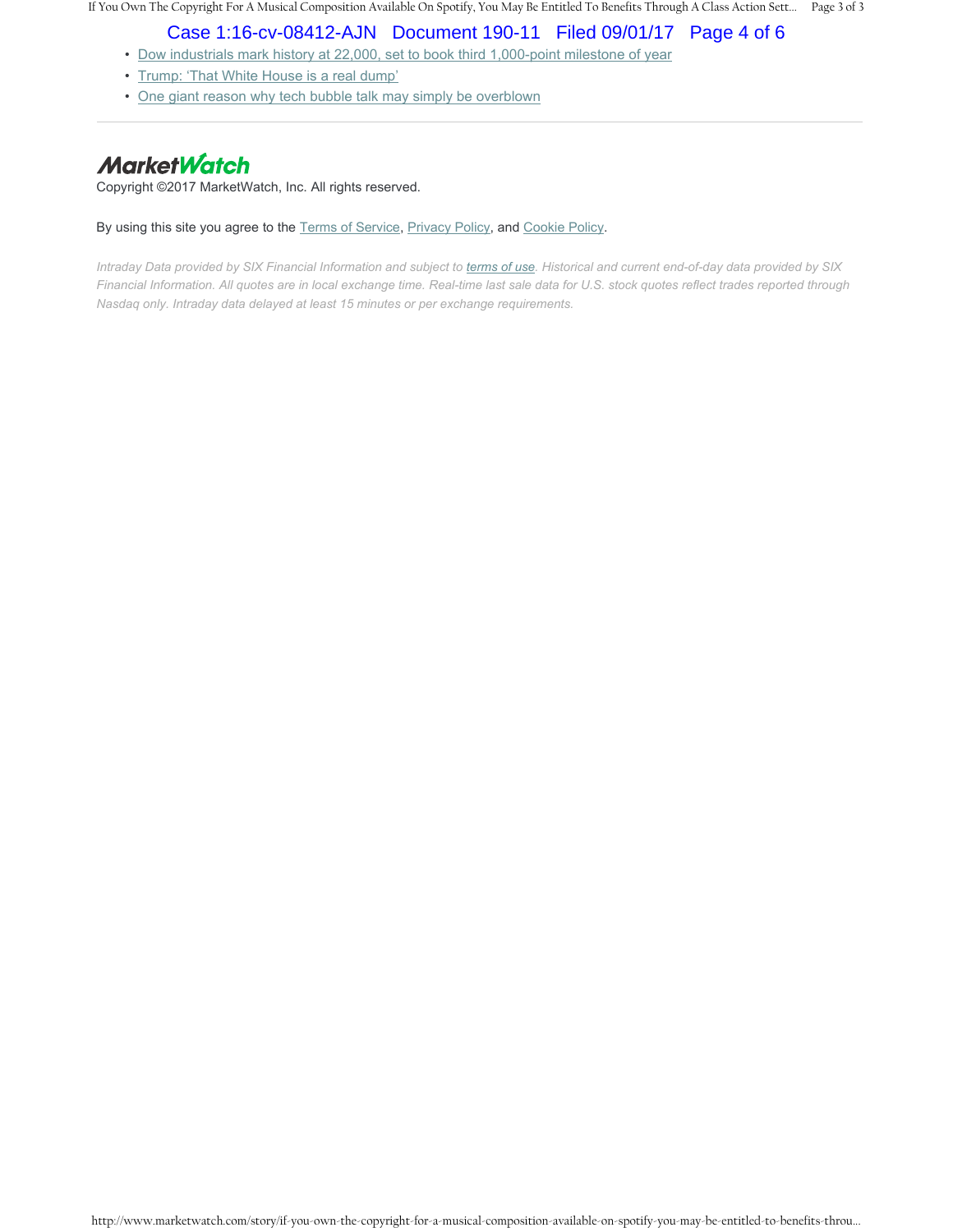#### Case 1:16-cv-08412-AJN Document 190-11 Filed 09/01/17 Page 5 of 6



## **Comunicados de Prensa**



## **PR Newswire** a cision company

## **Si es dueño de los derechos de autor de una composición musical disponible en Spotify, puede tener derecho a recibir beneficios a través de un acuerdo de demanda colectiva**

SEATTLE, 31 de julio de 2017 /PRNewswire-HISPANIC PR WIRE/ -- GCG emite la siguiente declaración sobre el caso *Ferrick et al. versus Spotify USA Inc.*

#### **AVISO LEGAL**

Si es dueño de los derechos de autor registrados ante la Oficina de Derechos de Autor de los EE. UU. (o si presentó una solicitud de registro) sobre una composición musical que Spotify ofreció para transmisión interactiva y/o descarga limitada entre el 28 de diciembre de 2012 y el 29 de junio de 2017, y usted sostiene que Spotify lo hizo sin licencia, sus derechos pueden verse afectados por una propuesta de acuerdo de demanda colectiva, y tal vez pueda recibir beneficios en el marco del acuerdo. Si los tribunales aprueban el acuerdo, Spotify hará lo siguiente:

- establecer un fondo de acuerdo de \$43.45 millones;
- pagar todos los costos de administración del acuerdo y los costos de avisos, que excederán \$1 millón según los cálculos del administrador del acuerdo;
- pagar regalías mecánicas que se calcularán conforme a 37 C.F.R. §§ 385.10-17 para el futuro uso de las composiciones musicales;
- establecer un Comité de licencias mecánicas con el objetivo de aumentar el porcentaje de piezas musicales disponibles en el servicio de Spotify que pueden adjudicarse a un dueño de derechos de autor registrados; y
- coordinar esfuerzos de la industria para compartir datos de catálogos de editores con el fin de facilitar la licencia de derechos de reproducción mecánica en servicios de transmisión y digitalizar los registros de derechos de autor anteriores a 1978 y ponerlos a disposición del público en Internet sin cargo.

Este aviso resume sus derechos y opciones. Puede encontrar más información en www.SpotifyPublishingSettlement.com.

**¿De qué se trata este aviso?** Se llegó a un acuerdo en la demanda colectiva *Ferrick versus Spotify USA Inc*., número 1:16-cv-8412 (AJN). Los demandantes sostienen que Spotify ofreció ciertas composiciones musicales en su servicio sin tener licencia. Spotify niega haber cometido algún acto ilícito. Las partes llegaron a un acuerdo para evitar las incertidumbres y los gastos asociados con seguir con el litigio. Los tribunales no han decidido si los demandantes o Spotify tienen la razón.

**¿Soy miembro de la demanda colectiva?** Depende. Son miembros de la demanda colectiva todas las personas o entidades que son dueñas de los derechos de autor de una o más composiciones musicales (a) para las cuales se emitió o se solicitó un certificado de registro; y (b) que Spotify ofreció sin tener licencia para su transmisión interactiva y/o descarga limitada durante el período abarcado por la demanda colectiva (del 28 de diciembre de 2012 al 29 de junio de 2017). Quedan excluidos (i) Spotify y sus filiales, empleados y abogados; (ii) entidades gubernamentales; (iii) los tribunales; (iv) las personas y entidades que ejecutaron un